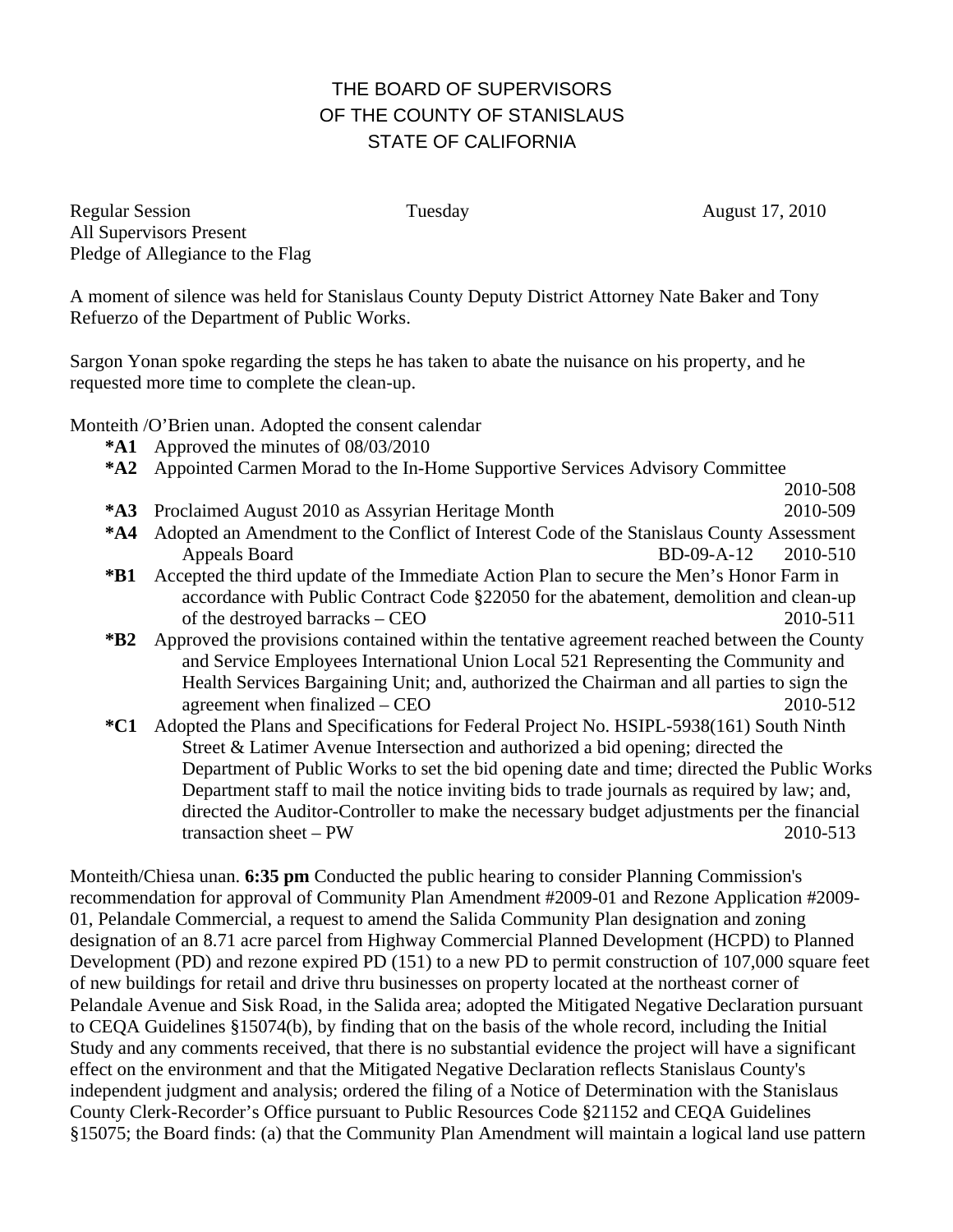without detriment to existing and planned land uses, (b) that the Community Plan Amendment is consistent with the overall goals and policies of the County General Plan, (c) that the Community Plan Amendment is consistent with the overall goals and policies of the Salida Community Plan, (d) that the proposed Planned Development (PD) zoning is consistent with the General Plan designation of Planned Development and with approval of the Community Plan Amendment is consistent with the Salida Community Plan, (e) that the County and other affected governmental agencies will be able to maintain levels of service consistent with the ability of the governmental agencies to provide a reasonable level of service, and (f) that the project will increase activities in and around the project area, and increase demands for roads and services thereby requiring dedication and improvements; approved Community Plan Amendment #2009-01 and Rezone Application #2009-01, Pelandale Commercial, subject to the Development Standards and Development Schedule; and, introduced, waived the reading and adopted Ordinance C.S. 1091 for the approved Rezone Application #2009-01 – Planning ORD-55-M-6; 2010-514 & 2010-515

**Corr 1** Referred to the Department of Public Works, a notice from the Modesto Irrigation District and the Turlock Irrigation District regarding the re-licensing of the Don Pedro Project.

**Corr 2** Referred to the DER, a letter from the State of California Department of Public Health regarding the ongoing investigation of several former and current dry cleaners in the Modesto area.

**Corr 3** Referred to the Department of Planning and Community Development, a letter from the U.S. Department of Housing and Urban Development regarding the use of Neighborhood Stabilization Program funding by 09/19/2010.

**Corr 4** Referred to the Department of Public Works, a notice from the San Francisco Planning Department regarding the availability of and intent to adopt a Mitigated Negative Declaration for the rehabilitation of the existing San Joaquin water pipelines located in Tuolumne, Stanislaus and San Joaquin Counties.

**Corr 5** Referred to the Auditor-Controller, a copy of the Financial Statements, June 30, 2009, from the West Side Community Healthcare District.

**Corr 6** Acknowledged receipt of a copy of the San Joaquin Valley Air Pollution Control District's 2010- 2011 Adopted Budget.

**Corr 7** Acknowledged receipt of the Stanislaus County Civil Grand Jury Final Report 2009-2010.

**Corr 8** Accepted an invitation from the County Clerk-Recorder and Registrar of Voters requesting a Board of Supervisors member to participate on the Election Observer Panel for the upcoming City of Hughson Municipal Special Recall Election on Tuesday, 08/24/2010.

**Corr 9** Acknowledged receipt of claims and referred to the CEO-Risk Management Division the following claims: Tina Horta; Denise L. Dorrity (2); Suzan Wilson; Norma Campos; Patti Estrada; David Estrada; Debra L. Harper; Monica S. Pena; and, Paul Daniel Yankey.

The CEO reported that SCR No. 54 (Cogdill), which will name the North County Corridor the Kirk Lindsey Memorial Highway, passed out of the Senate unanimously. He also reported that the FMAP Extension (Medicaid's temporary enhanced Federal Medical Assistance Percentage) passed both the U.S. Senate and House, providing funding for the State of California which will benefit some programs in Stanislaus County and directly benefit some CSA programs. He noted that the agreement reached between the County and SEIU includes Tier 2 retirement benefits, which is consistent with the Board's directive to begin moving back to a more manageable and sustainable retirement system for future County employees.